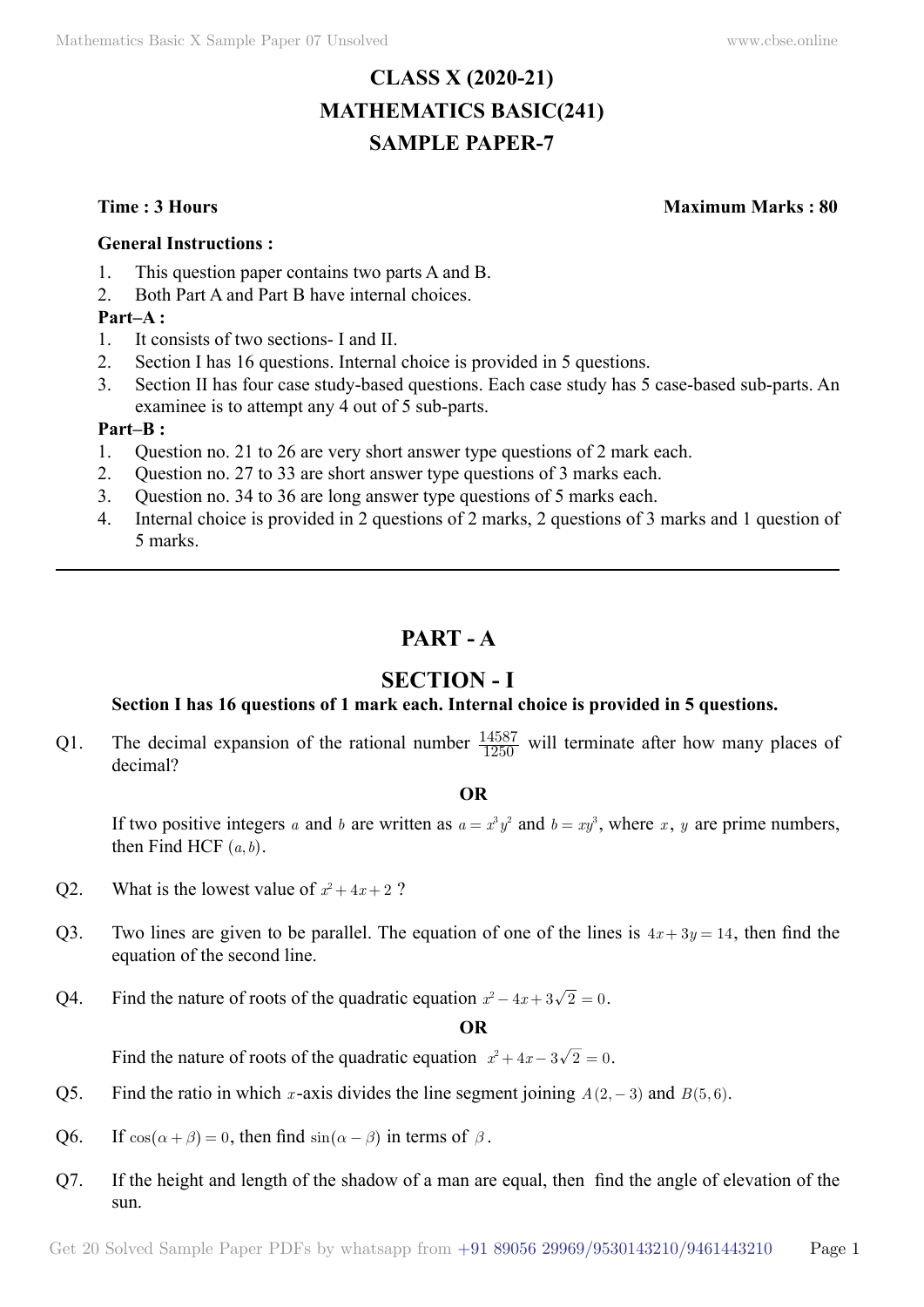Q8. In figure, *O* is the centre of circle. *PQ* is a chord and *PT* is tangent at *P* which makes an angle of 50° with *PQ*. Find the angle  $\angle POQ$ .



 **O**

In figure, *AP*, *AQ* and *BC* are tangents of the circle with centre *O*. If *AB* = 5 cm, *AC* = 6 cm and *BC* = 4 cm, then what is the length of *AP*?



- Q9. To divide a line segment *AB* in the ratio 2 : 5, first a ray *AX* is drawn, so that  $\angle BAX$  is an acute angle and then at equal distance points are marked on the ray *AX* such that the minimum number of these point is\_\_\_\_
- Q10. What is the perimeter of the sector with radius 10.5 cm and sector angle 60º.

 **O**

If the circumferences of two concentric circles forming a ring are 88 cm and 66 cm respectively. Find the width of the ring.

- Q11. The base radii of a cone and a cylinder are equal. If their curved surface areas are also equal, then what is the ratio of the slant height of the cone to the height of the cylinder?
- Q12. A solid piece of iron in the form of a cuboid of dimensions  $49 \text{ cm} \times 33 \text{ cm} \times 24 \text{ cm}$ , is moulded to form a solid sphere. What is the radius of the sphere ?
- Q13. Find the mode of the following grouped frequency distribution.

| <b>Class</b> | Frequency                   |
|--------------|-----------------------------|
| $3-6$        | $\mathcal{D}_{\mathcal{A}}$ |
| $6 - 9$      |                             |
| $9 - 12$     | 10                          |
| $12 - 15$    | 23                          |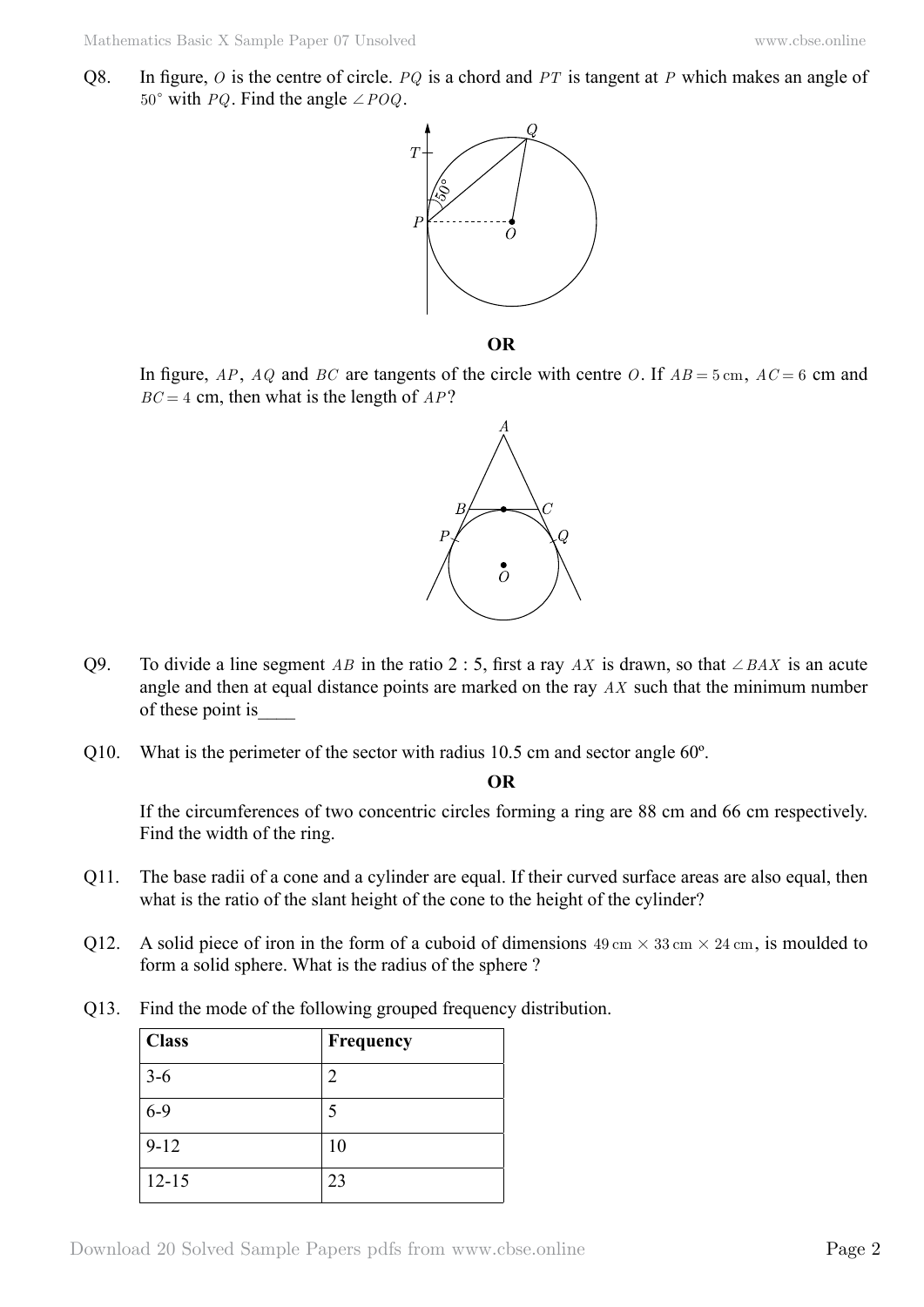| <b>Class</b> | Frequency |
|--------------|-----------|
| $15 - 18$    | 21        |
| $18 - 21$    | 12        |
| $21 - 24$    | 03        |

#### Q14. Consider the data:

| Class     | 65-85 | 85-105 | 105-125  | $125 - 145$ | 145-165 | 165-185 | 185-205        |
|-----------|-------|--------|----------|-------------|---------|---------|----------------|
| Frequency |       |        | <b>L</b> | 20          | 14      |         | $\overline{ }$ |

What is the difference of the upper limit of the median class and the lower limit of the modal class?

- Q15. Find the class marks of the classes 15-35 and 45-60.
- Q16. If  $P(E) = 0.20$ , then what is the probability of 'not *E*'?

 **O**

If the probability of winning a game is  $\frac{5}{11}$ , find the probability of losing the game.

## **Section II**

#### **Case study-based questions are compulsory. Attempt any 4 sub parts from each question. Each question carries 1 mark.**

Q17. An barrels manufacturer can produce up to 300 barrels per day. The profit made from the sale of these barrels can be modelled by the function  $P(x) = -10x^2 + 3500x - 66000$  where  $P(x)$  is the profit in rupees and *x* is the number of barrels made and sold.



Based on this model answer the following questions:

- **(i)** When no barrels are produce what is a profit loss?
	- (a) Rs 22000 (b) Rs 66000
		- (c) Rs 11000 (d) Rs 33000
- **(ii)** What is the break even point ? (Zero profit point is called break even) (a) 10 barrels (b) 30 barrels
	- (c) 20 barrels (d) 100 barrels
- **(iii)** What is the profit/loss if 175 barrels are produced (a) Profit 266200 (b) Loss 266200 (c) Profit 240250 (d) Loss 240250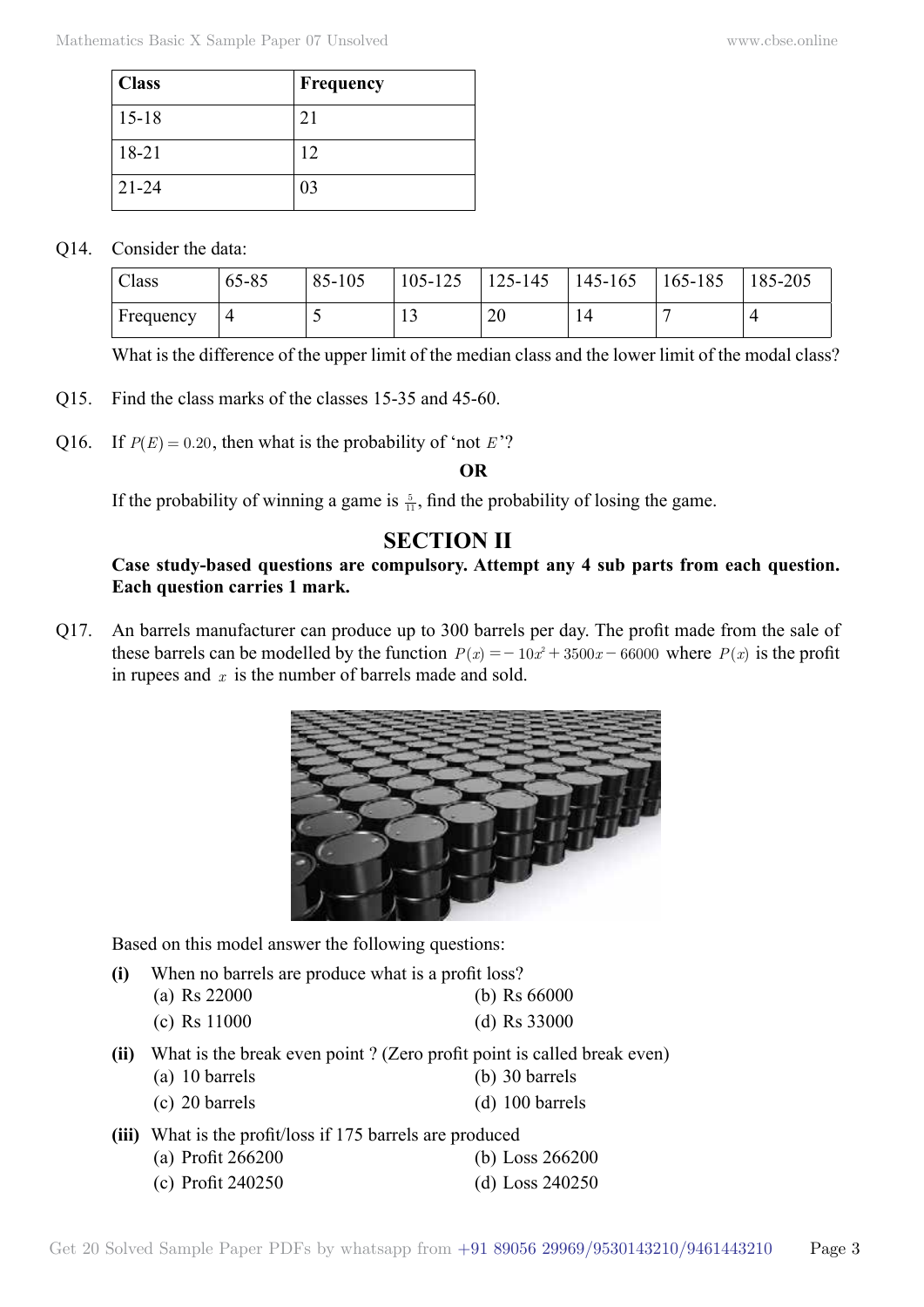|     | (iv) What is the profit/loss if 400 barrels are produced |                      |  |  |  |  |  |  |
|-----|----------------------------------------------------------|----------------------|--|--|--|--|--|--|
|     | (a) Profit Rs $466200$                                   | (b) Loss Rs 266000   |  |  |  |  |  |  |
|     | (c) Profit Rs $342000$                                   | (d) Loss Rs $342000$ |  |  |  |  |  |  |
| (v) | What is the maximum profit which can manufacturer earn?  |                      |  |  |  |  |  |  |
|     | (a) Rs $240250$                                          | (b) Rs $480500$      |  |  |  |  |  |  |

- (c) Rs 680250 (d) Rs 240250
- Q18. To conduct sports day activities, in a rectangular shaped school ground *ABCD* , lines have been drawn with chalk powder at a distance of 1 m each. 100 flower pots have been placed at a distance of 1 m from each other along AB, as shown in figure. Nishtha runs  $\frac{1}{4}$  th the distance AB on the 2nd line and posts a green flag. Suman runs  $\frac{1}{5}$  th the distance *AB* on the 8th line and posts a red flag.



- (b) (22.5, 5)
- (c) (4, 20)
- (d) (5, 22.5)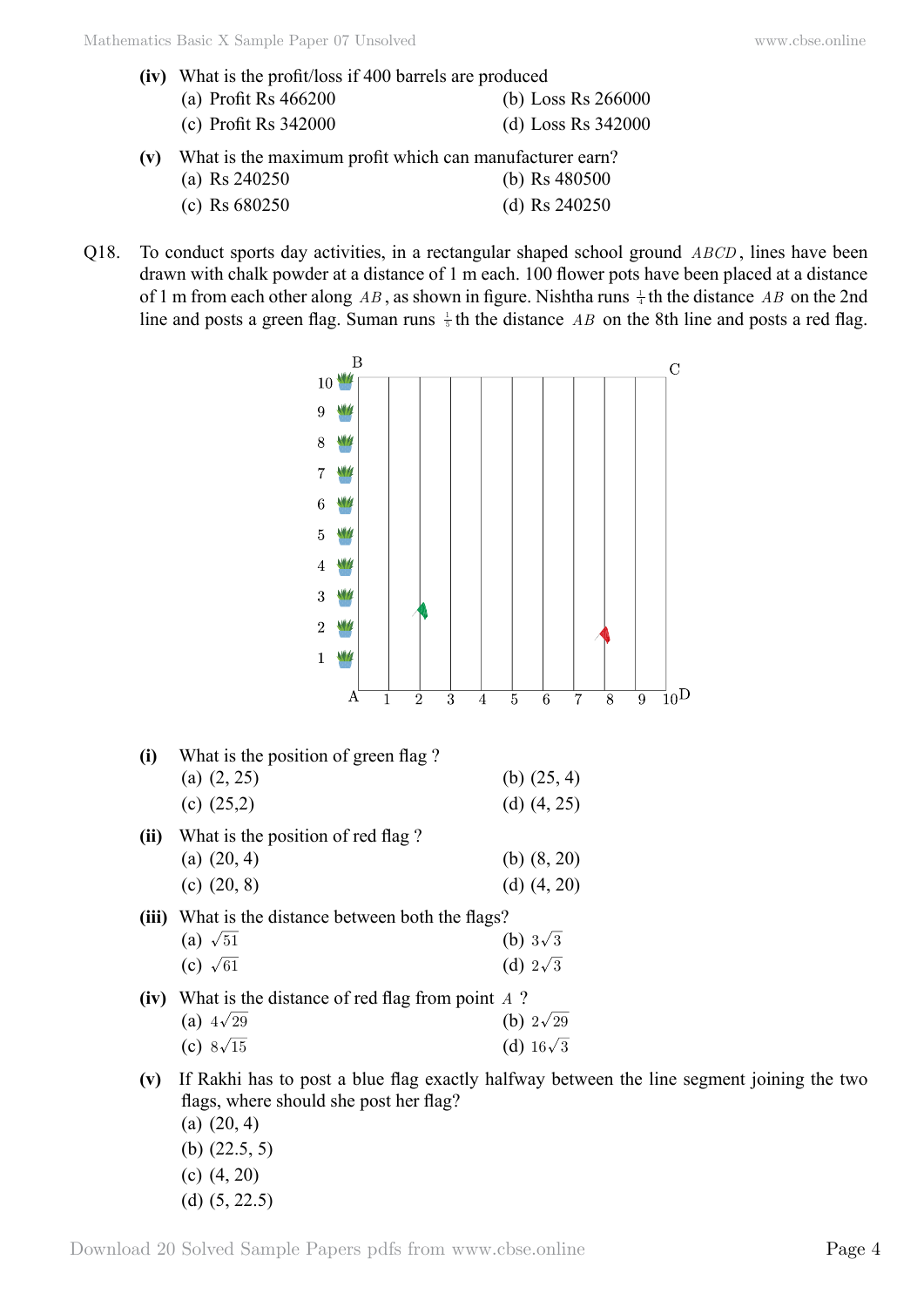Q19. A hot air balloon is a type of aircraft. It is lifted by heating the air inside the balloon, usually with fire. Hot air weighs less than the same volume of cold air (it is less dense), which means that hot air will rise up or float when there is cold air around it, just like a bubble of air in a pot of water. The greater the difference between the hot and the cold, the greater the difference in density, and the stronger the balloon will pull up.



Lakshman is riding on a hot air balloon. After reaching at height *x* at point *P* , he spots a lorry parked at *B* on the ground at an angle of depression of  $30^\circ$ . The balloon rises further by 50 metres at point  $Q$  and now he spots the same lorry at an angle of depression of  $45^{\circ}$  and a car parked at  $C$ at an angle of depression of  $30^\circ$ .

**(i)** What is the relation between the height *x* of the balloon at point *P* and distance *d* between point *A* and *B* ?

| (a) $x=3d$       | (b) $d = 3x$     |
|------------------|------------------|
| (c) $d^2 = 3x^2$ | (d) $3d^2 = x^2$ |

**(ii)** When balloon rises further 50 metres, then what is the relation between new height *y* and *d* ? (a)  $y = d + 50$  (b)  $d = y$ 

(c) 
$$
y = \sqrt{3} d
$$
   
 (d)  $\sqrt{3} y = d$ 

- **(iii)** What is the new height of the balloon at point *Q* ? (a)  $50(\sqrt{3} + 3)$  m (b)  $25(\sqrt{3} + 1)$  m (c)  $50(\sqrt{3} + 1)$  m (d)  $25(\sqrt{3} + 3)$  m
- **(iv)** What is the distance *AB* on the ground ? (a)  $50(\sqrt{3} + 3)$  m (b)  $25(3 + 3\sqrt{3})$  m (c)  $50(\sqrt{3} + 1)$  m (d)  $25(\sqrt{3} + 3)$  m **(v)** What is the distance *AC* on the ground ?
	- (a)  $75(1+\sqrt{3})$  m (b)  $25(1+\sqrt{3})$  m (c)  $50(1+\sqrt{3})$  m (d)  $25(\sqrt{3}+3)$  m
- Q20. Atal Tunnel (also known as Rohtang Tunnel) is a highway tunnel built under the Rohtang Pass in the eastern Pir Panjal range of the Himalayas on the Leh-Manali Highway in Himachal Pradesh. At a length of 9.02 km, it is the longest tunnel above 10,000 feet (3,048 m) in the world and is named after former Prime Minister of India, Atal Bihari Vajpayee. The tunnel reduces the travel time and overall distance between Manali and Keylong on the way to Leh. Moreover, the tunnel bypasses most of the sites that were prone to road blockades, avalanches, and traffic snarls.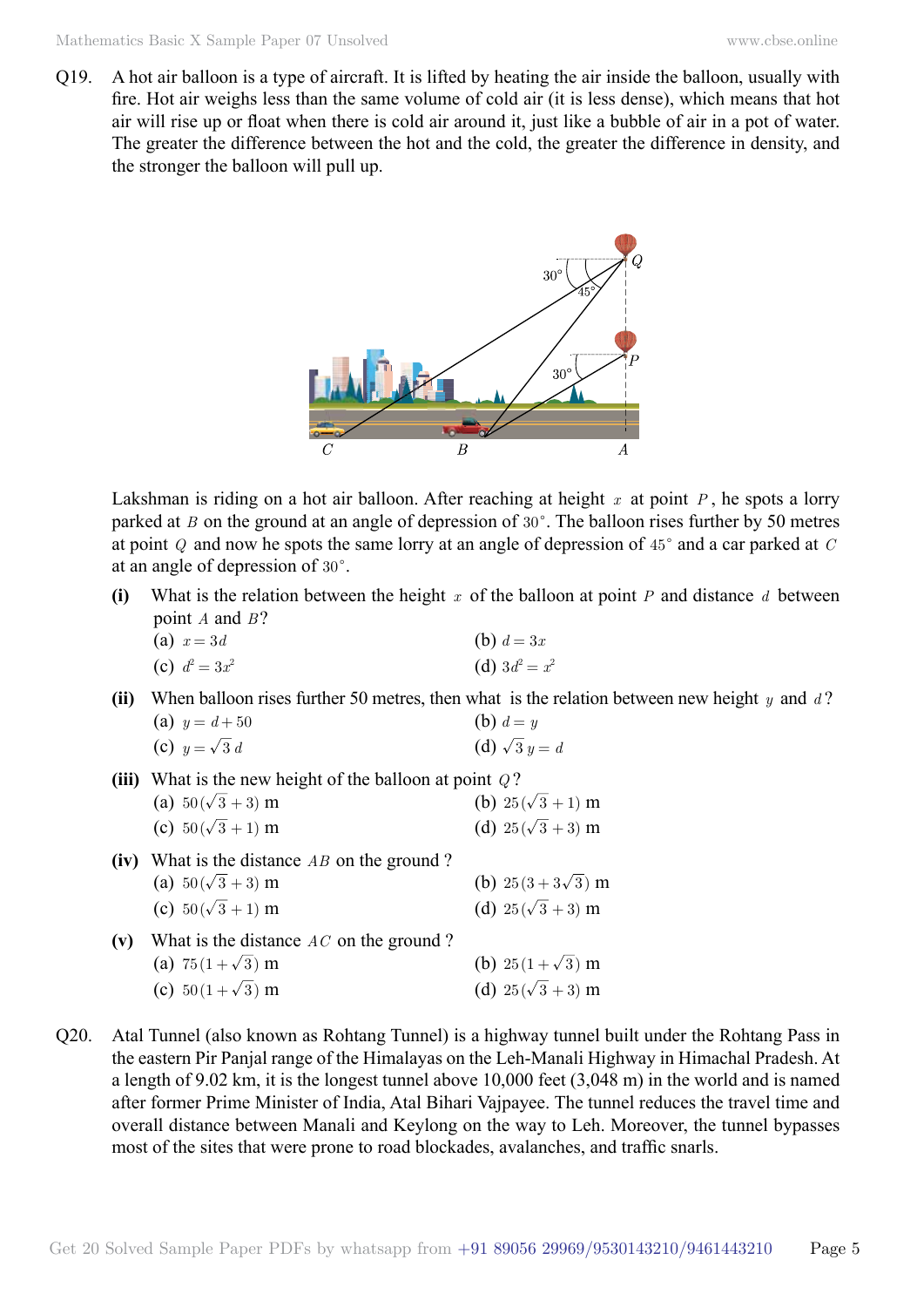

Earth is excavated to make a railway tunnel. The tunnel is a cylinder of radius 7 m and length 450 m. A level surface is laid inside the tunnel to carry the railway lines. Figure given below shows the circular cross - section of the tunnel. The level surface is represented by *AB* , the centre of the circle is *O* and  $\angle AOB = 90^\circ$ . The space below *AB* is filled with rubble (debris from the demolition buildings).



- **(i)** How much volume of earth is removed to make the tunnel ?
	- (a)  $58700 \text{ m}^3$  (b)  $61400 \text{ m}^3$ 
		- (c) 62700  $\text{m}^3$  (d) 69300  $\text{m}^3$
- **(ii)** If the cost of excavation of 1 cubic meter is Rs 250, what is the total cost of excavation? (a) Rs 17325000 (b) Rs 34650000
	- (c) Rs 8662500 (d) Rs 12677500
- **(iii)** A coating is to be done on the surface of inner curved part of tunnel. What is the area of tunnel to be being coated ?
	- (a)  $12300 \text{ m}^2$  (b)  $14850 \text{ m}^2$
	- (c)  $15250 \text{ m}^2$  (d)  $21200 \text{ m}^2$
- **(iv)** Costing of coating is Rs 30 per  $m^2$ . What is the total cost of coating ?
	- (a) Rs 5588000 (b) Rs 445500
	- (c) Rs 339900 (d) Rs 228800
- **(v)** How much volume of debris is required to fill the ground surface of tunnel ?
	- (a)  $3500 \text{ m}^3$
	- (b)  $14000 \text{ m}^3$
	- (c)  $7000 \text{ m}^3$
	- (d) 10500 m<sup>3</sup>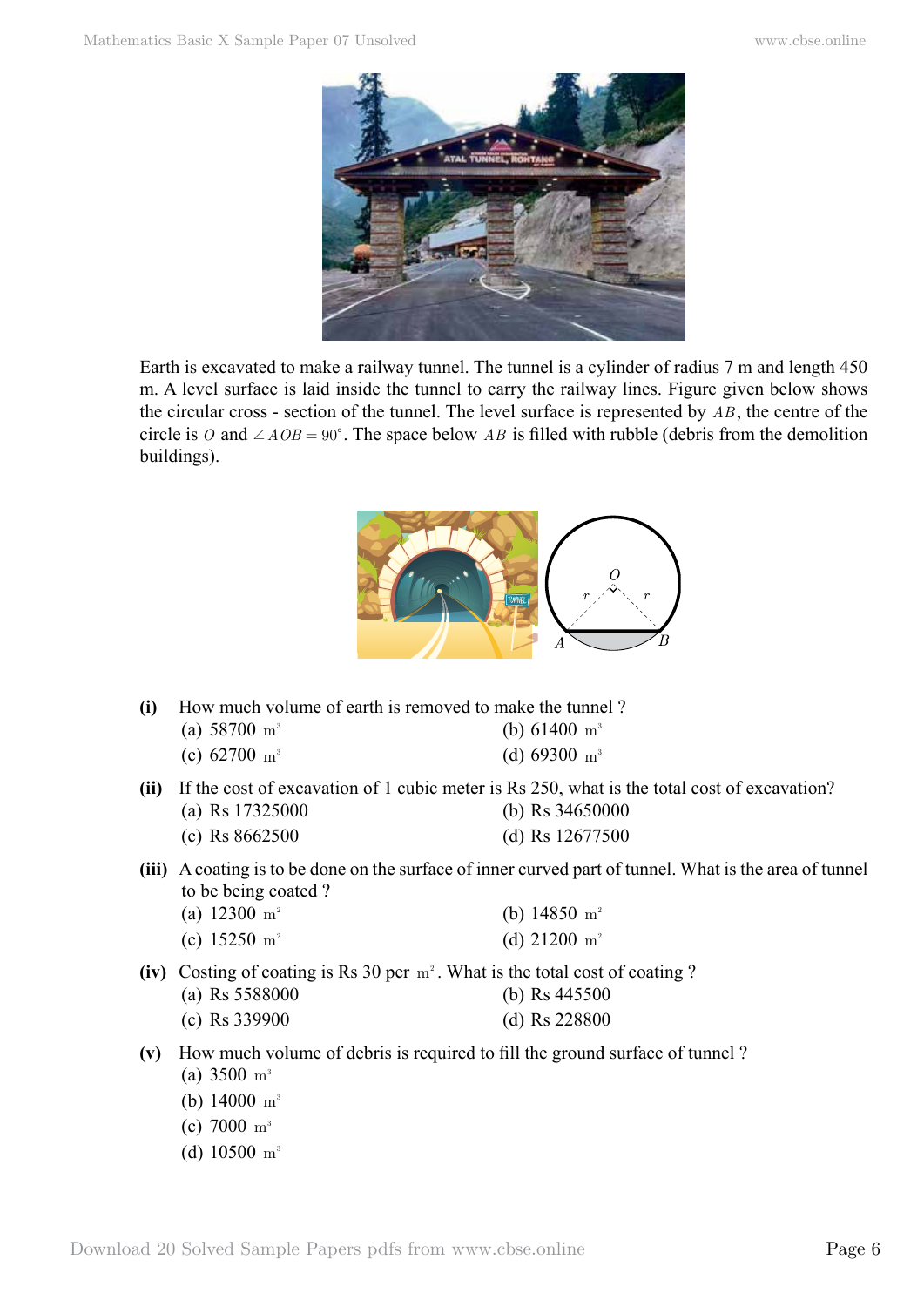### **Part - B**

#### **All questions are compulsory. In case of internal choices, attempt anyone.**

Q21. Find the value of *k* such that the polynomial  $x^2 - (k+6)x + 2(2k+1)$  has sum of its zeros equal to half of their product.

#### **O**

Find the nature of roots of the quadratic equation  $2x^2 - 4x + 3 = 0$ .

Q22. In the figure of  $\triangle ABC$ , the points *D* and *E* are on the sides *CA*, *CB* respectively such that *DE* || *AB*,  $AD = 2x, DC = x + 3, BE = 2x - 1$  and  $CE = x$ . Then, find *x*.



In the figure of  $\triangle ABC$ ,  $DE \parallel AB$ . If  $AD = 2x$ ,  $DC = x + 3$ ,  $BE = 2x - 1$  and  $CE = x$ , then find the value of *x*.



In an equilateral triangle of side  $3\sqrt{3}$  cm find the length of the altitude.

- Q23. Prove that :  $\frac{1-\tan^2\theta}{1+\tan^2\theta} = \cos^2\theta \sin^2\theta$  $\frac{1-\tan^2\theta}{1+\tan^2\theta} = \cos^2\theta - \sin^2\theta$  $\frac{-\tan^2\theta}{+\tan^2\theta} = \cos^2\theta - \sin^2\theta$
- Q24. In the given figure, if  $AD = 7\sqrt{3}$  m, then find the value of *BC*.



#### Q25. Two different dice are thrown together, find the probability that the sum of the numbers appeared is less than 5.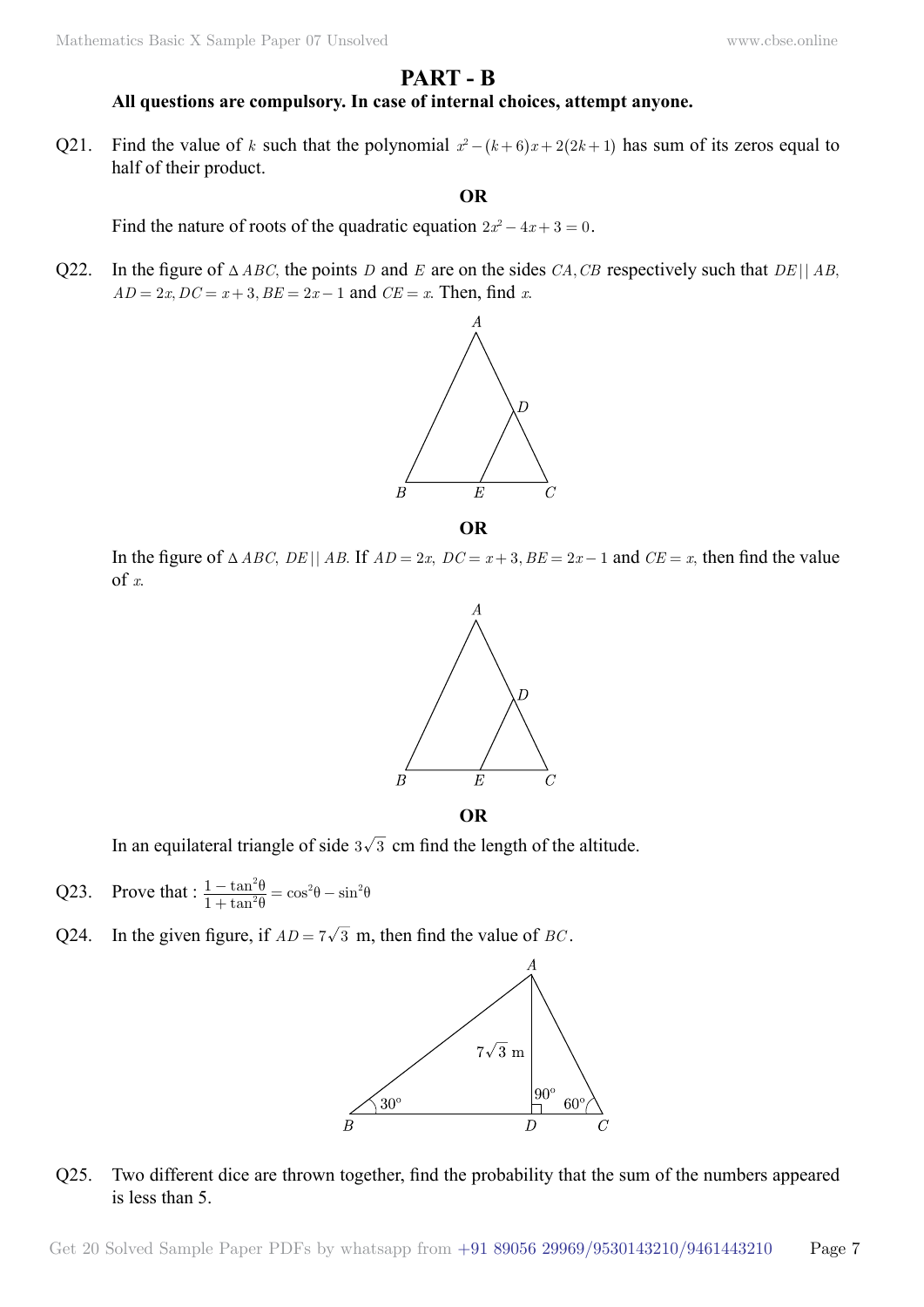- Q26. If a number x is chosen at random from the numbers  $-3$ ,  $-2$ ,  $-1$ , 0, 1, 2, 3, then find the probability of  $x^2 < 4$ .
- Q27. If the sum and product of the zeroes of the polynomial  $ax^2 5x + c$  are equal to 10 each, find the value of  $a^r$  and  $b^r$ .
- Q28. Solve for *x* :  $\frac{1}{(x-1)(x-2)} + \frac{1}{(x-2)(x-3)} = \frac{2}{3}$ ;  $x \neq 1, 2$ ,  $2(x-3)$ 1  $\frac{1}{(x-1)(x-2)} + \frac{1}{(x-2)(x-3)} = \frac{2}{3}$ ;  $x \neq 1, 2, 3$
- Q29. Find the point on *y*-axis which is equidistant from the points  $(5, -2)$  and  $(-3, 2)$ .
- Q30. Construct a pair tangents *PQ* and *PR* to a circle of radius 4 cm from a point *P* outside the circle 8 cm away from the centre. Measure *PQ* and *PR*.
- Q31. A man standing on the deck of a ship, which is 10 m above water level, observes the angle of elevation of the top of a hill as 60º and the angle of depression of the base of hill as 30º. Find the distance of the hill from the ship and the height of the hill.
- Q32. In Figure, *PQ* and *AB* are two arcs of concentric circles of radii 7 cm and 3.5 cm respectively, with centre *O*. If  $\angle POQ = 30^{\circ}$ , then find the area of shaded region.



 **O**

A horse is tethered to one corner of a rectangular field of dimensions  $70 \text{ m} \times 52 \text{ m}$ , by a rope of length 21 m. How much area of the field can it graze?

Q33. If the mean of the following data is 14.7, find the values of *p* and *q* .

| Class     | U-0 | $6 - 12$ | $2 - 18$ | $8 - 24$ | 24-30 | $30 - 36$ | $36 - 42$ | Total |
|-----------|-----|----------|----------|----------|-------|-----------|-----------|-------|
| Frequency | 10  |          |          |          | ı     |           |           | 40    |

 **O**

Find the mean and mode of the following frequency distribution :

| Classes   | 10<br>$0-$ | $10 - 20$ | $20 - 30$ | $30 - 40$ | $40 - 50$ | $50 - 60$ | $60 - 70$ |
|-----------|------------|-----------|-----------|-----------|-----------|-----------|-----------|
| Frequency | ت          | Ő         | 1 V       | ⊥ J       |           |           | -         |

Q34. Prove that  $n^2 - n$  is divisible by 2 for every positive integer *n*.

 **O**

Prove that  $\sqrt{3}$  is an irrational number. Hence, show that  $7 + 2\sqrt{3}$  is also an irrational number.